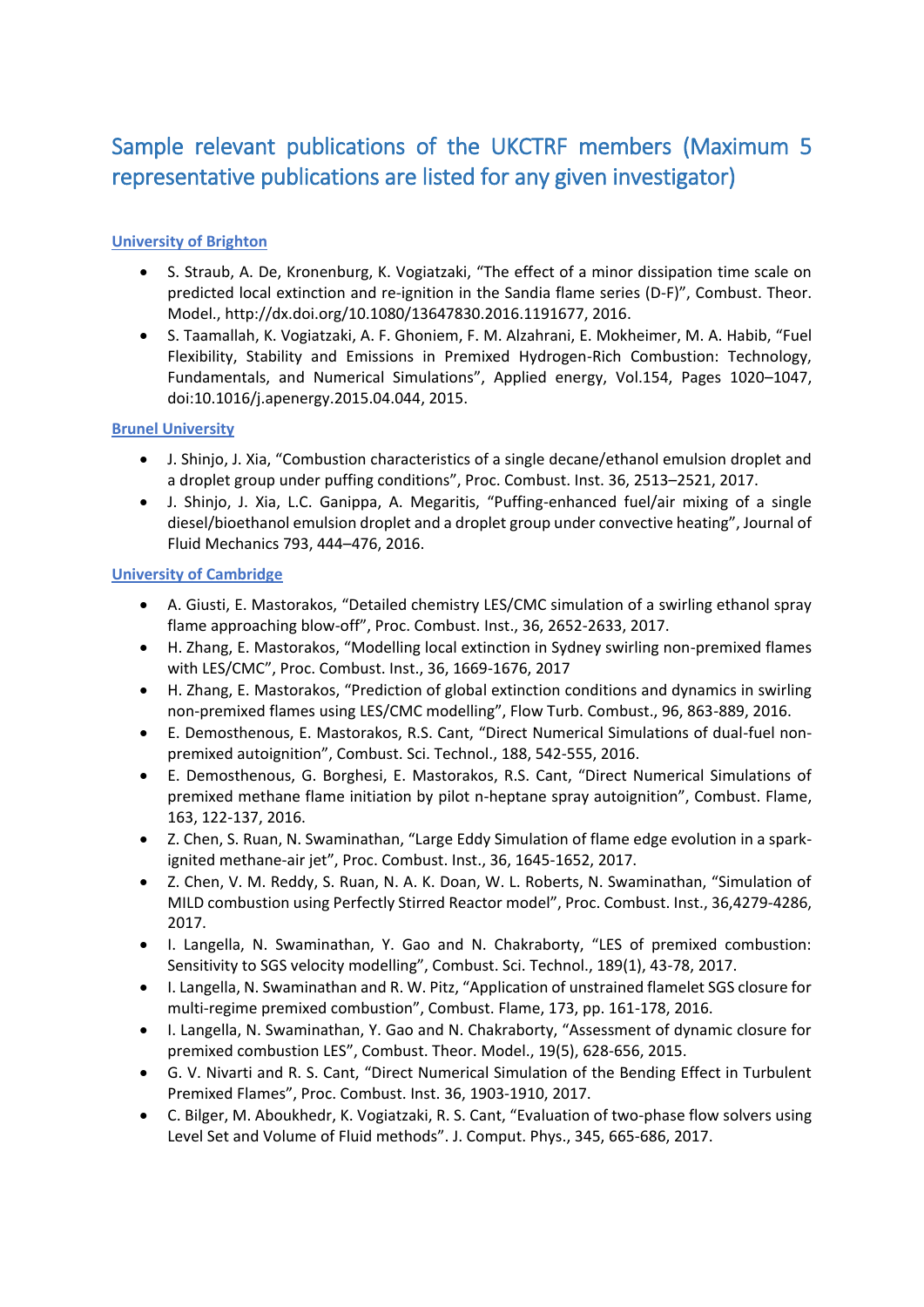- Y. Lee, & R. S. Cant, "Large-eddy simulation of a bluff-body stabilised turbulent premixed flame using the transported flame surface density approach". Combust. Theor. Model., 21, 722-748, 2017.
- Y. Lee, L. K. B. Li, M. P. Juniper, & R. S. Cant, "Nonlinear hydrodynamic and thermoacoustic oscillations of a bluff-body stabilised turbulent premixed flame". Combust. Theor. Model., 20(1), 131-153, 2016.

# **University of Central Lancashire**

- W. Liu, "A triple level finite element method for large eddy simulations", Journal of Computational Physics, 228, 690 – 2706, 2009.
- W. Liu, G. Makhviladze, "An implicit finite element solution of thermal flows at low Mach number", J. Comput. Phys., 227,2743 – 2757, 2008.
- W. Liu, M. Ashworth and D. Emerson, "Pressure correction methods based on Krylov subspace conception for solving incompressible Navier-Stokes problems", Int. J. Num. Methods in Fluids, 45, 1249 – 1268, 2004.
- W. Liu, "Modelling of swirling turbulent flows", IHS mitteilungen (Stuttgart University), 22,1 122,2001.

# **Cranfield University**

- T. Gilliland, K. K. J. Dinesh, M. Fairweather, S. A. E. G. Falle, K. W. Jenkins & A. M. Savill, "External Intermittency Simulation in Turbulent Round Jets", Flow Turb. Combust., 89 (3) 385- 406, 2012.
- K. K. J. Dinesh, K. W. Jenkins & A. M. Savill & M. P. Kirkpatrick, "Mixing, intermittency and large eddy simulation of a turbulent round jet", Prog. Comput. Fluid Dyn., An International Journal, 12 (5) 342-352, 2012.

# **Durham University**

 M. Scholle, A. Haas & P. H. Gaskell, "A first integral of Navier–Stokes equations and its applications", Proc. Royal Society A: Mathematical, Physical and Engineering Sciences 467(2125): 127-143, 2011.

# **Daresbury Laboratory, STFC**

- J. Fang, R.S. Cant, C. Moullinec, D. Emerson, N. Chakraborty, "First investigations using the HAMISH code: an adaptive mesh solver for turbulent reacting flow", In: 29th Parallel CFD conference. 2017, Glasgow, UK.
- J. Fang, C. Moullinec, D. Emerson, N. Chakraborty, R.S. Cant, "The first investigation of the HAMISH code: An adaptive mesh solver for turbulent reacting flows", In: 16th International SIAM conference on Numerical Combustion. 2017, Orlando, FL, USA: Society for Industrial and Applied Mathematics.

# **University of Edinburgh**

- H. Kim, D. H. Shin, K. Mcallister, M. Seo, S. Lee, I. Kang, B. H. Park, E. E. B. Campbell, & S. W. Lee, "Accurate and Precise Determination of Mechanical Properties of Silicon Nitride Beam Nanoelectromechanical Devices", In : ACS Applied Materials & Interfaces, 2017.
- L. Humphrey, V. Acharya, D-H Shin, T. Lieuwen, "Modeling the Response of Turbulent Flames to Harmonic Forcing", In : Combust. Sci. Technol.. 189, 2, 187-212, 2017.
- G. Jomaas, "Spread and burning behavior of continuous spill fires", Fire Safety J. (in press).
- H. Farahani, W.U. Rojas Alva, A.S. Rangwala, G. Jomas, "Convection-driven melting in an noctane pool fire bounded by an ice wall", Combust. Flame (in press).
- W.U. Rojas Alva, A.S. Rangwala, G. Jomas, "Convection-driven melting in an n-octane pool fire bounded by an ice wall", Combust. Flame, 2017.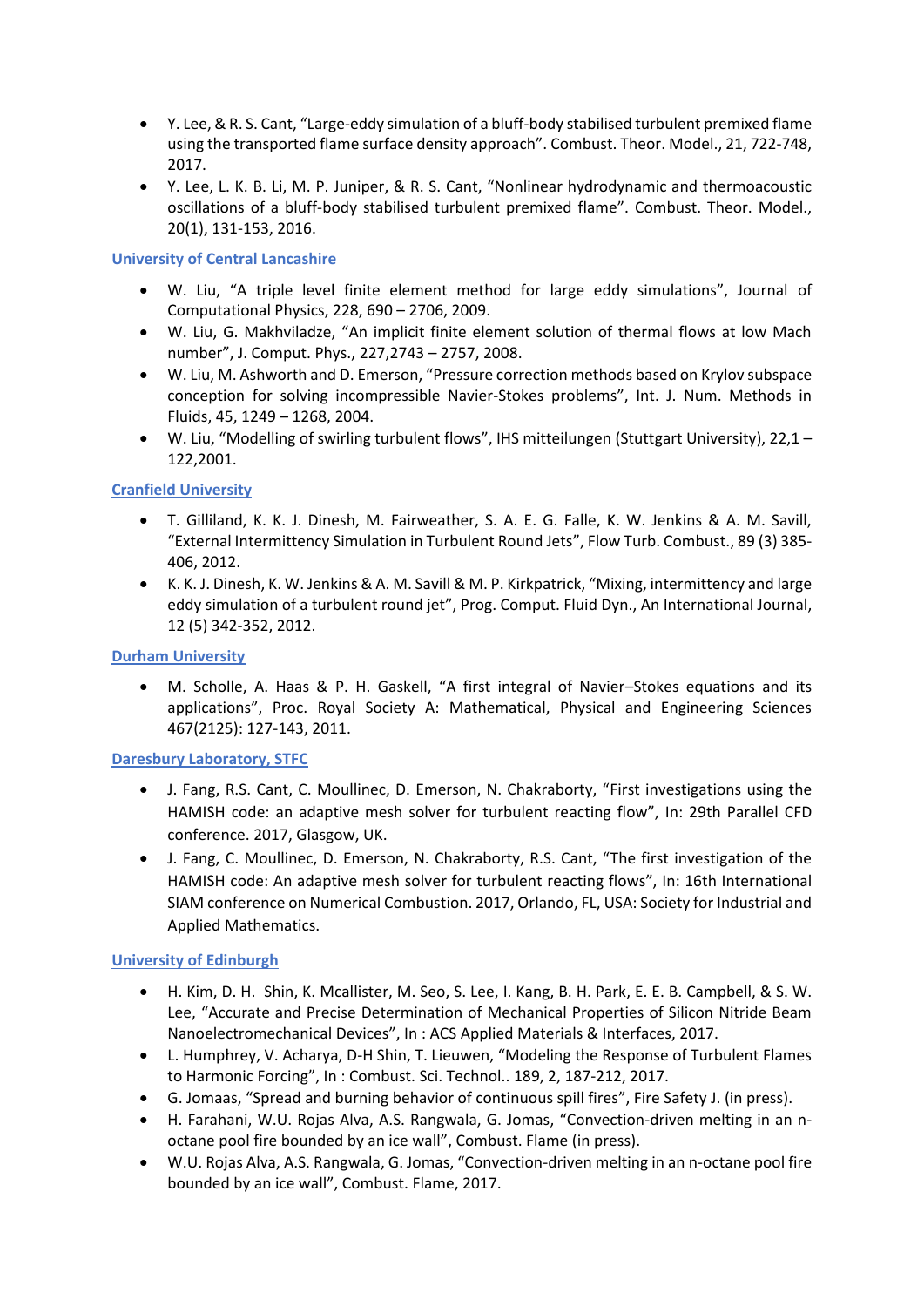- I. Vermesi, G. Rein, F. Colella, M. Valkvist, G. Jomas, "Reducing The Computational Requirements for Simulating Tunnel Fires by Combining Multiscale Modelling and Multiple Processor Calculation", Tunnelling and underground space Technol. (in press).
- W.U. Rojas Alva, G. Jomas, A.S. Dederichs "The influence of vehicular obstacles on longitudinal ventilation control in tunnel fires, Fire Safety J., 87, 25-37, 2016.
- J. Hidalgo-Medina, N. Gerasimova, R. Hadden, J. L. Torero, S. Welch, "Methodology for Estimating Pyrolysis Rates of Charring Insulation Materials using Experimental Temperature Measurements", In: J. Building Engg.. 8, p. 249-259 11 p, 2016.
- J. Li, M. C. Paul, P. L. Younger, I. Watson, M. Hossain, S. Welch, "Prediction of hightemperature rapid combustion behaviour of woody biomass particles", Fuel. 165, p. 205-214 10 p, 2016.
- J. P.Hidalgo, S. Welch & J. L. Torero, "Performance criteria for the fire safe use of thermal insulation in buildings", In : Construction and Building Materials. 100, p. 285 297 p., 2015.

#### **Imperial College, London**

- P. Koniavitis, S. Rigopoulos, WP Jones, "A methodology for derivation of RCCE-reduced mechanisms via CSP", Combust. Flame, 183, 126-143, 2017.
- P. Akridis, S. Rigopoulos, "Modelling of soot formation in laminar diffusion flames using a comprehensive CFD-PBE model with detailed gas-phase chemistry", Combust. Theor. Model., 21, 35-48, 2017.
- F. Sewerin, S. Rigopoulos, "An explicit adaptive grid approach for the numerical solution of the population balance equation", Chem. Engg. Sci., 2017.
- S. Elbahloul, S. Rigopoulos, "Rate-Controlled Constrained Equilibrium (RCCE) simulations of turbulent partially premixed flames (Sandia D/E/F) and comparison with detailed chemistry", Combust. Flame, 162, 2256-2271, 2015.
- F. Sewerin, S. Rigopoulos, "A methodology for the integration of stiff chemical kinetics on GPUs", Combust. Flame, 162, 1375-1394, 2015.
- W.P. Jones, A.J. Marquis, D. Noh, "A stochastic breakup model for Large Eddy Simulation of a turbulent two-phase reactive flow", Proc. Combust. Inst., 36, 2559-2566, 2017.
- S. Gallot-Lavallée, W. Jones, and A. Marquis, "Large eddy simulation of an ethanol spray flame under mild combustion with the stochastic fields method," Proc. Combust. Inst., 36, 2577- 2584, 2017.
- S. Gallot Lavallée, W. P. Jones, "Large Eddy Simulation of Spray Auto-ignition under EGR Conditions," Flow, Turb. Combust., 96, 513–534, 2016.
- J. Li, Yu Xia, A. S. Morgans, X. Han, "Numerical prediction of combustion instability limit cycle oscillations for a combustor with a long flame", Combust. Flame (in press).
- R. Hampp, R.P. Lindsteadt, "Quantification of combustion regime transitions in premixed turbulent DME flames", Combust. Flame, 182, 248-268, 2017.
- L. Tian, R.P. Lindsteadt, "The impact of dilatation, scrambling and pressure transport in turbulent premixed flames", Combust. Theor. Model., DOI: http://dx.doi.org/10.1080/13647830.2017.1343499
- F. Bayrau, M.A.Hadjipanayis, R.P. Lindsteadt, "Time-resolved temperature measurements for inert and reactive particles in explosive atmospheres", Proc. Combust. Inst., 35, 2067-2074, 2015.
- K.K. H. Goh, P. Geipel, R.P. Lindsteadt, "Turbulent transport in premixed flames approaching extinction", Proc. Combust. Inst., 161, 1469-1476, 2015.
- K.K. H. Goh, P. Geipel, R.P. Lindsteadt, "Lean premixed opposed jet flames in fractal grid generated multiscale turbulence", Combust. Flame, 161, 2419-2434, 2014.
- B.M. Franchetti, F. Cavallo Marincola, S. Navarro-Martinez, "Large Eddy Simulation of a 100 kWth swirling oxy-coal furnace", Fuel, 181, 491-502, 2016.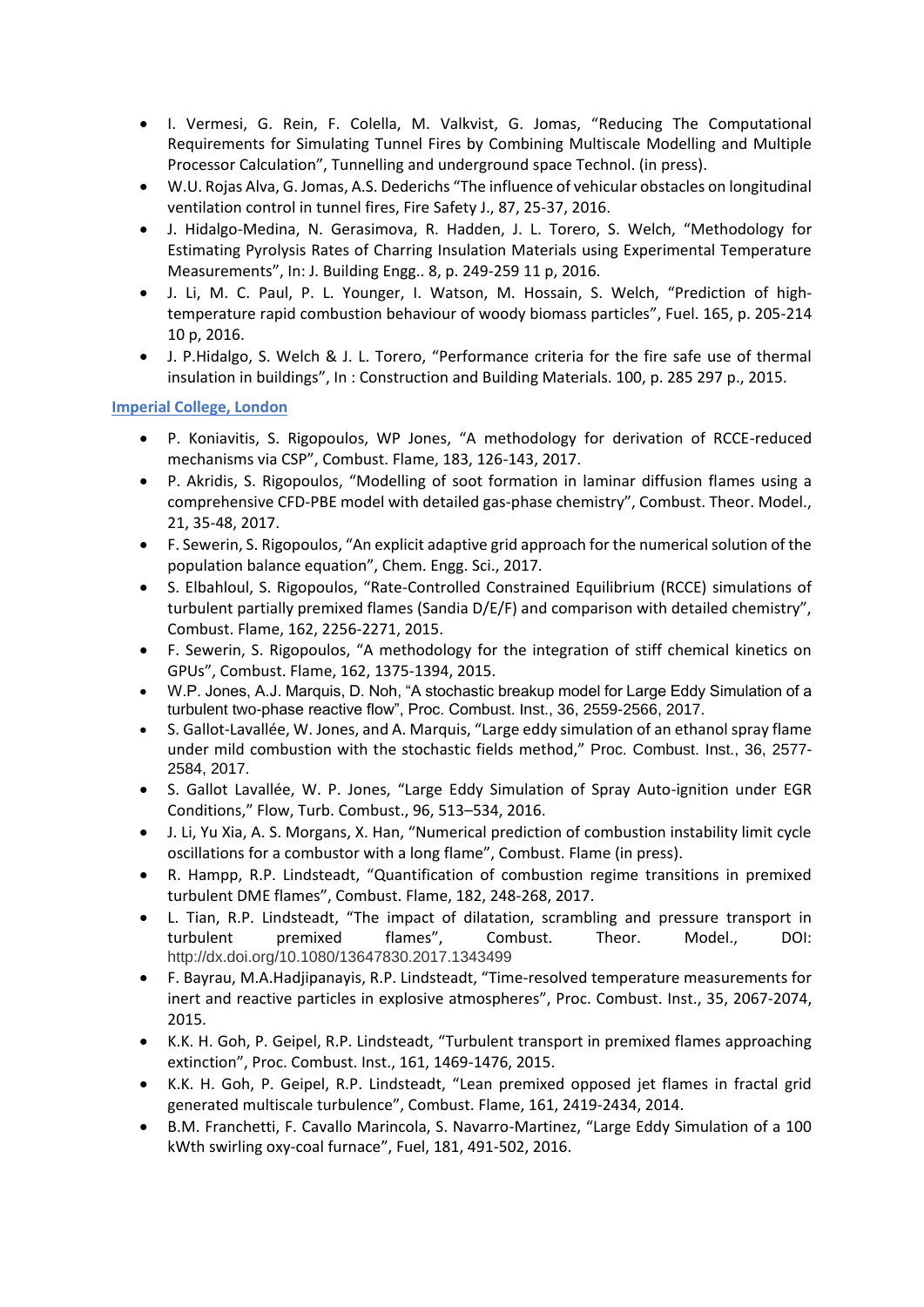- G. Bulat, W.P. Jones, S. Navarro-Martinez, "Large eddy simulations of isothermal confined swirling flow in an industrial gas-turbine", Int. J. Heat and Fluid Flow, 51, 50-64, 2016.
- I. A. Dodoulas, S. Navarro-Martinez, "Analysis of extinction in a non-premixed turbulent flame using large eddy simulation and the chemical explosion mode analysis", Combust. Theor. Model., 19, 107-129, 2015.
- S. Yu, S. Navarro-Martinez, "Modelling of deflagration to detonation transition using flame thickening", Proc. Combust. Inst., 35, 1955-1961, 2015.

#### **University College London**

 Q. Mao, Adri C.T. van Duin, K.H. Luo, "Investigation of methane oxidation by palladium-based catalyst via ReaxFF Molecular Dynamics simulation", Proc. Combust. Inst., 36, 4339-4346, 2017.

#### **University of Leeds**

- L. Bates, D. Bradley, I. Gorbatenko, A. S. Tomlin, "Computation of methane/air ignition delay and excitation times, using comprehensive and reduced chemical mechanisms and their relevance in engine autoignition", Combust. Flame, 185 , 105-116, 2017.
- D. Bradley, M. Lawes, R. Mumby, "Burning velocity and Markstein length blending laws for methane/air and hydrogen/air blends", Fuel, 187 , 268-275, 2017.
- L. Bates, D. Bradley, "Deflagrative, auto-ignitive, and detonative propagation regimes in engines", Combust. Flame, 175 , 118-122, 2017.
- D. Bradley, P. H. Gaskell, X. Gu, A. Palacios, "Jet flame heights, lift-off distances, and mean flame surface density for extensive ranges of fuels and flow rates", Combust. Flame, 164 , 400- 409, 2016.
- Z. Hu, B. L. M. T. Somers, R. F. Cracknell, D. Bradley, "Investigation of the Livengood–Wu integral for modelling autoignition in a high-pressure bomb", Combust. Theor. Modell., 20, 77-98, 2016.

# **Loughborough University**

- J. Fletcher and W. Malalasekera, "Development of a user-friendly, low-cost home energy monitoring and recording system," Energy 111,2016, 32-46, 2016.
- N. J. Beavis, S. S. Ibrahim and W. Malalasekera, "A Numerical Study of Intake Valve Jet Flapping in a GDI Engine", Int. J. Powertrains (IJPT), 2017.
- N. J. Beavis, S. S. Ibrahim and W. Malalasekera, "Numerical Simulations of a GDI Engine Flow Using LES and POD", SAE Technical Paper 2016-01-0598, 2016,
- Y. Matsushita, W. Malalasekera, S. Yokoi, Y. Saito, H. Aoki, "Turbulent Combustion Simulation Based on Flamelet Model", Materials Sci. Technol., 85, 915-921 01, 2016.

# **University of Manchester**

- R. Prosser, "Resolution Estimates for Simple One Dimensional Flames". To appear, Combust. Theor. Model., doi:10.1080/13647830.2017.1324641.
- U. Ahmed, R. Prosser, "A posteriori assessment of algebraic scalar dissipation models for RANS simulation of premixed turbulent combustion", Flow Turb. Combust., doi: 10.1007/s10494- 017-9824-z.
- U. Ahmed, R. Prosser, "Modelling Flame turbulence interaction in RANS simulation of premixed turbulent combustion". Combust. Theor. Model., 20, 34-57, 2015.
- R. Prosser, "On the Finite Differences Used in Reacting Flow Simulations". Commun. Comput. Phys.18, 558-576, 2015.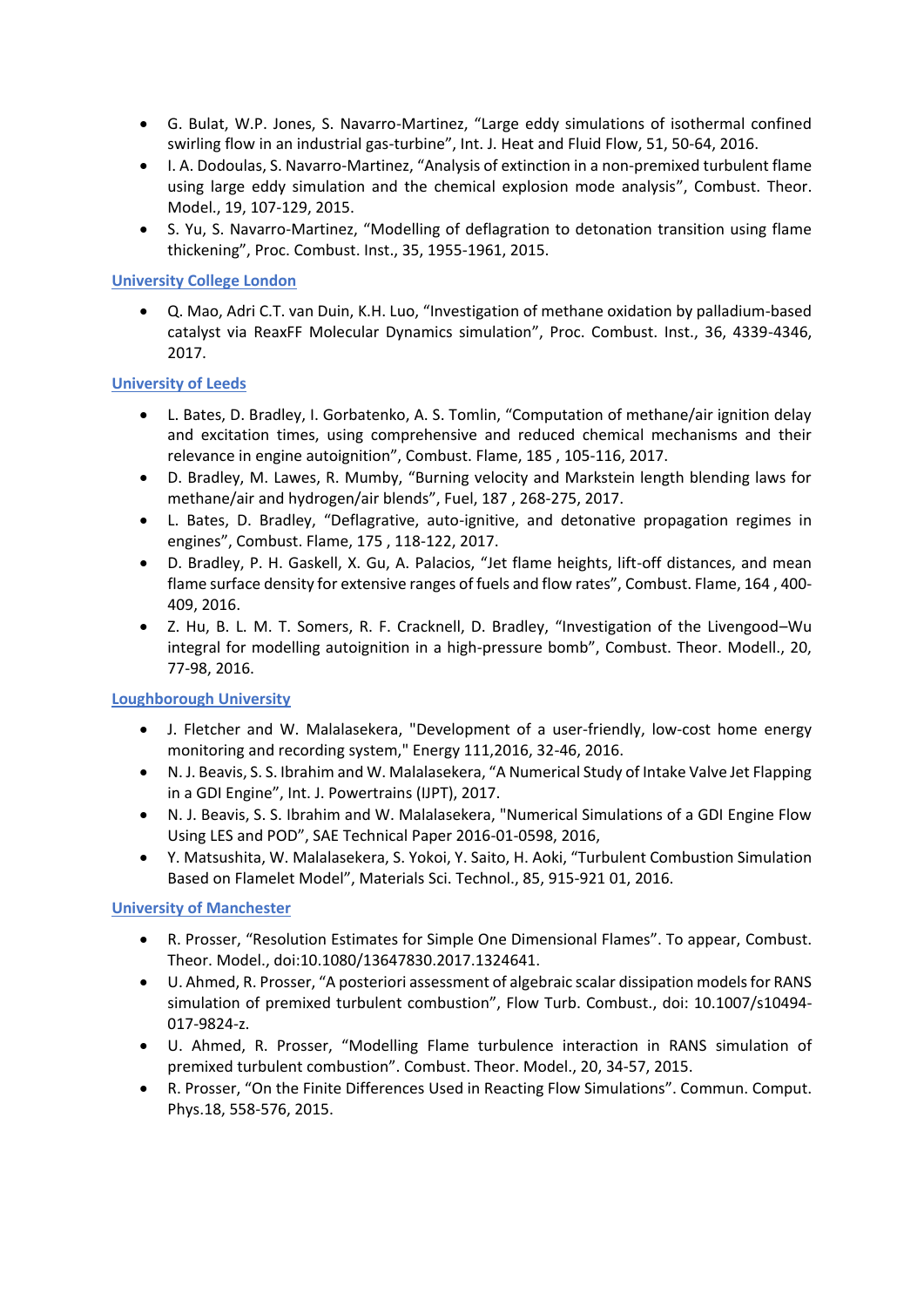#### **Newcastle University**

- D. Patel, N. Chakraborty, "Localised forced ignition of globally stoichiometric stratified mixtures: A numerical investigation", Combust. Theor. Model., 18, 627-651, 2014.
- D. Butz, Y. Gao, A.M. Kempf, N. Chakraborty, "Large Eddy Simulations of a turbulent premixed swirl flame using an algebraic Scalar Dissipation Rate closure." Combust. Flame, 162, 3180- 3196, 2015.
- N. Chakraborty, I. Konstantinou, A. Lipatnikov, "Effects of Lewis number on vorticity and enstrophy transport in turbulent premixed flames", Phys. Fluids, 28,015109, 2016.
- D. Wacks, N. Chakraborty, E. Mastorakos, "Statistical analysis of the effects of droplets on flame propagation: A Direct Numerical Simulation analysis" Flow Turb. Combust., 96, 573-607, 2016.
- J. Sellmann, J. Lai, N. Chakraborty, A.M. Kempf, "Flame Surface Density based modelling of head-on quenching of turbulent premixed flames." Proc. Combust. Inst., 36, 1817-1825, 2017.
- A.J. Aspden "[A numerical study of diffusive effects in turbulent lean premixed hydrogen](http://www.ncl.ac.uk/engineering/staff/profile/andrewaspden.html#231567)  [flames,](http://www.ncl.ac.uk/engineering/staff/profile/andrewaspden.html#231567) Proc. Combust. Inst., 36, 1997-2004, 2017.
- A.J. Aspden, J.B. Bell, M.S. Day, F.N. Egolfopoulosm, "[Turbulence-flame interactions in lean](http://www.ncl.ac.uk/engineering/staff/profile/andrewaspden.html#231568)  [premixed dodecane flames](http://www.ncl.ac.uk/engineering/staff/profile/andrewaspden.html#231568)", Proc. Combust. Inst., 36, 2005-2016, 2017.
- A.J. Aspden, N. Nikiforakis, J.B. Bell, S.B. Dalziel, "[Turbulent jets with off-source heating](http://www.ncl.ac.uk/engineering/staff/profile/andrewaspden.html#231565)", J. Fluid Mech., 824, 766-784, 2017.
- A.J. Aspden, M.S. Day, J.B. Bell, "[Three-dimensional direct numerical simulation of turbulent](http://www.ncl.ac.uk/engineering/staff/profile/andrewaspden.html#231569)  [lean premixed methane combustion with detailed kinetics](http://www.ncl.ac.uk/engineering/staff/profile/andrewaspden.html#231569)", Combust. Flame, 166, 266-283, 2016.
- A.J. Aspden, M.S. Day, J.B. Bell, "[Turbulence-chemistry interaction in lean premixed hydrogen](http://www.ncl.ac.uk/engineering/staff/profile/andrewaspden.html#231570)  [combustion](http://www.ncl.ac.uk/engineering/staff/profile/andrewaspden.html#231570)", Proc. Combust. Inst., 35, 1321-1329, 2015.

#### **Northumbria University**

- M. Jangi, M. Altarawneh, B. Dlugogorski, "Large-eddy simulation of methanol pool fires using an accelerated Eulerian stochastic fields method", Combust. Flame 173, 89-98, 2016.
- C. Gong, M. Jangi, Xue-Song Bai, Jian-Han Liang, Ming-Bo Sun, "Large eddy simulation of hydrogen combustion in supersonic flows using an Eulerian stochastic fields method", Int. J. Hydrogen Energy, DOI: 10.1016/j.ijhydene.2016.09.017, 2016.
- M. Jangi, D. Haworth, X.S. Bai, "Stabilization and lift-off of a partially premixed methane/air jet flame discharging into a high-temperature environment Chemistry coordinate mapping approach for accelerating transported PDF method", Combust. Flame, 162, 408-419, 2015.
- M. Jangi, C. Gong, T. Lucchini, X.S. Bai, "Effects of fuel cetane number on the structure of diesel spray combustion: an accelerated Eulerian stochastic fields method", Combust. Theor. Model., 19 549–567, 2015.
- M. Jangi, R. Solsjo, B. Johansson, X.S. Bai, "On large eddy simulation of evaporating disel spray", Int. J. Heat and Fluid Flow, 53, 68-80, 2015.

# **Queen Mary London**

- M. Fischer, X. Jiang, " A chemical kinetic modelling study of the combustion of CH4 –CO –H2 CO2 fuel mixtures", Combust. Flame, 167, 274-293, 2016.
- M. Fischer, X. Jiang, "Numerical optimisation for model evaluation in combustion kinetics", App. Energy, 155, 793-803, 2015.
- M. Fischer, X. Jiang, "An investigation of the chemical kinetics of biogas combustion", Fuel, 150, 711-720, 2015.
- M. Fischer, X. Jiang, "An assessment of chemical kinetics for bio-syngas combustion", Fuel, 137, 293-305, 2014.